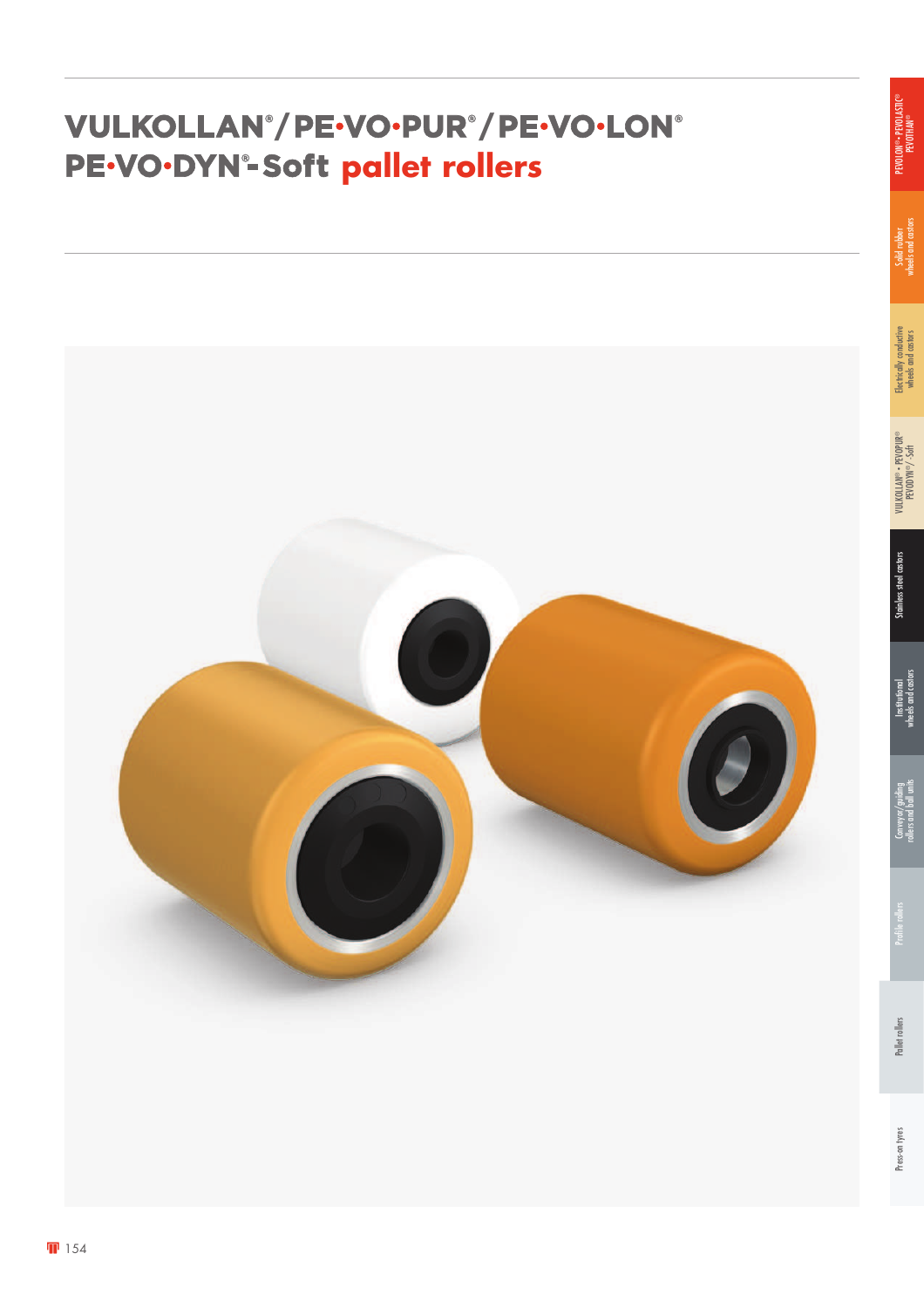### VULKOLLAN®/PE·VO·PUR®/PE·VO·LON® PE.VO.DYN<sup>®</sup>-Soft pallet rollers product overview

#### **Pallet rollers**

We offer one of the largest ranges of pallet rollers on the European market. For almost all standard electrically operated industrial trucks and all handoperated pallet trucks, we produce VULKOLLAN®, PEVOPUR®, PEVOLON® and PEVODYN®-Soft pallet rollers.

A multitude of high quality gaskets made of zinced steel or PEVOLON® ensure additional protection of the ball units against dust and splash water



Page163



Series CKV 600 - 1.000 kg Page157



Series 174 VKS 350 - 850 kg Page160

Page162

Series 174 PUR VKS 450 - 850 kg

®

Electrically conductive wheels and castors

Electrically conductive<br>wheels and castors

Solid rubber<br>wheels and castors wheels and castors

PEVOLON® • PEVOLASTIC® PEVOLON® • PEVOLASTI<br>PEVOTHAN®

> PEVODYN ®/ -Soft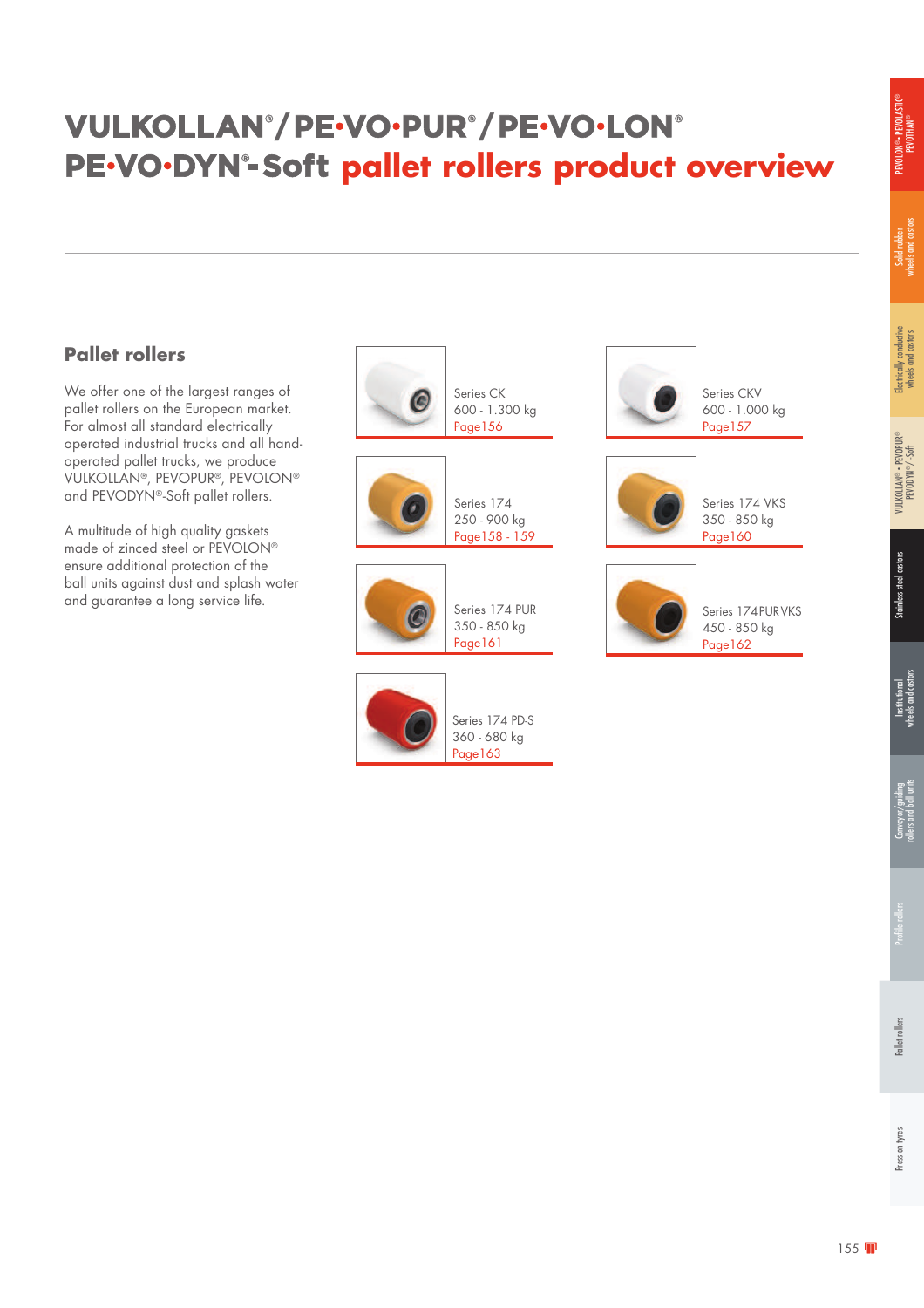## **pE-VO-LON<sup>®</sup> pallet rollers**

Series CK

|                       | ø  |      |      | $\leftrightarrow$ $\circ$ $\leftrightarrow$ | $\widetilde{\phantom{m}}$ |
|-----------------------|----|------|------|---------------------------------------------|---------------------------|
| Article code          | mm | mm   | mm   | mm                                          | kg                        |
| CK 70/066/070/20      | 70 | 66   | 70   | 20                                          | 600                       |
|                       |    |      |      |                                             |                           |
| CK 80/057/061/20      | 80 | 57   | 61   | 20                                          | 600                       |
| CK 80/057/061/25      | 80 | 57   | 61   | 25                                          | 600                       |
| CK 80/070/074/20      | 80 | 70   | 74   | 20                                          | 700                       |
| CK 80/070/074/25      | 80 | 70   | 74   | 25                                          | 700                       |
|                       |    |      |      |                                             |                           |
| CK 82/066/071/20      | 82 | 66   | 71   | 20                                          | 700                       |
| CK 82/070/074/20      | 82 | 70   | 74   | 20                                          | 700                       |
| CK 82/072/078/20      | 82 | 72   | 78   | 20                                          | 750                       |
| CK 82/091/096/20*     | 82 | 91   | 96   | 20                                          | 900                       |
| CK 82/098/102/20      | 82 | 98   | 102  | 20                                          | 1.000                     |
| CK 82/098/102/25      | 82 | 98   | 102  | 25                                          | 1.000                     |
| CK 82/098/105/20      | 82 | 98   | 105  | 20                                          | 1.000                     |
| CK 82/118/122/25      | 82 | 118  | 122  | 25                                          | 1.200                     |
|                       |    |      |      |                                             |                           |
| CK 85/046/050/20      | 85 | 46   | 50   | 20                                          | 500                       |
| CK 85/059,5/061,5/17* | 85 | 59,5 | 61,5 | 17                                          | 600                       |
| CK 85/061/065/25      | 85 | 61   | 65   | 25                                          | 650                       |
| CK 85/063/067/20      | 85 | 63   | 67   | 20                                          | 700                       |
| CK 85/066/070/20*     | 85 | 66   | 70   | 20                                          | 750                       |
| CK 85/075/078/17*     | 85 | 75   | 78   | 17                                          | 800                       |
| CK 85/078/082/25      | 85 | 78   | 82   | 25                                          | 850                       |
| CK 85/085/089/20      | 85 | 85   | 89   | 20                                          | 900                       |
| CK 85/090/094/20      | 85 | 90   | 94   | 20                                          | 950                       |
| CK 85/095/099/20      | 85 | 95   | 99   | 20                                          | 1.000                     |
| CK 85/100/100/17      | 85 | 100  | 100  | 17                                          | 1.100                     |
| CK 85/100/102/17*     | 85 | 100  | 102  | 17                                          | 1.100                     |
| CK 85/100/104/20      | 85 | 100  | 104  | 20                                          | 1.100                     |
| CK 85/104/110/20      | 85 | 104  | 110  | 20                                          | 1.100                     |
| CK 85/110/114/25      | 85 | 110  | 114  | 25                                          | 1.200                     |
| CK 85/120/124/20      | 85 | 120  | 124  | 20                                          | 1.300                     |
| CK 85/120/124/25      | 85 | 120  | 124  | 25                                          | 1.300                     |

\* with labyrinth sealing

#### **PEVOLON® pallet rollers with ball bearings**

Roller body made of high-quality thermoplastic polyamide with ball bearings.

®

PEVODYN ®/ -Soft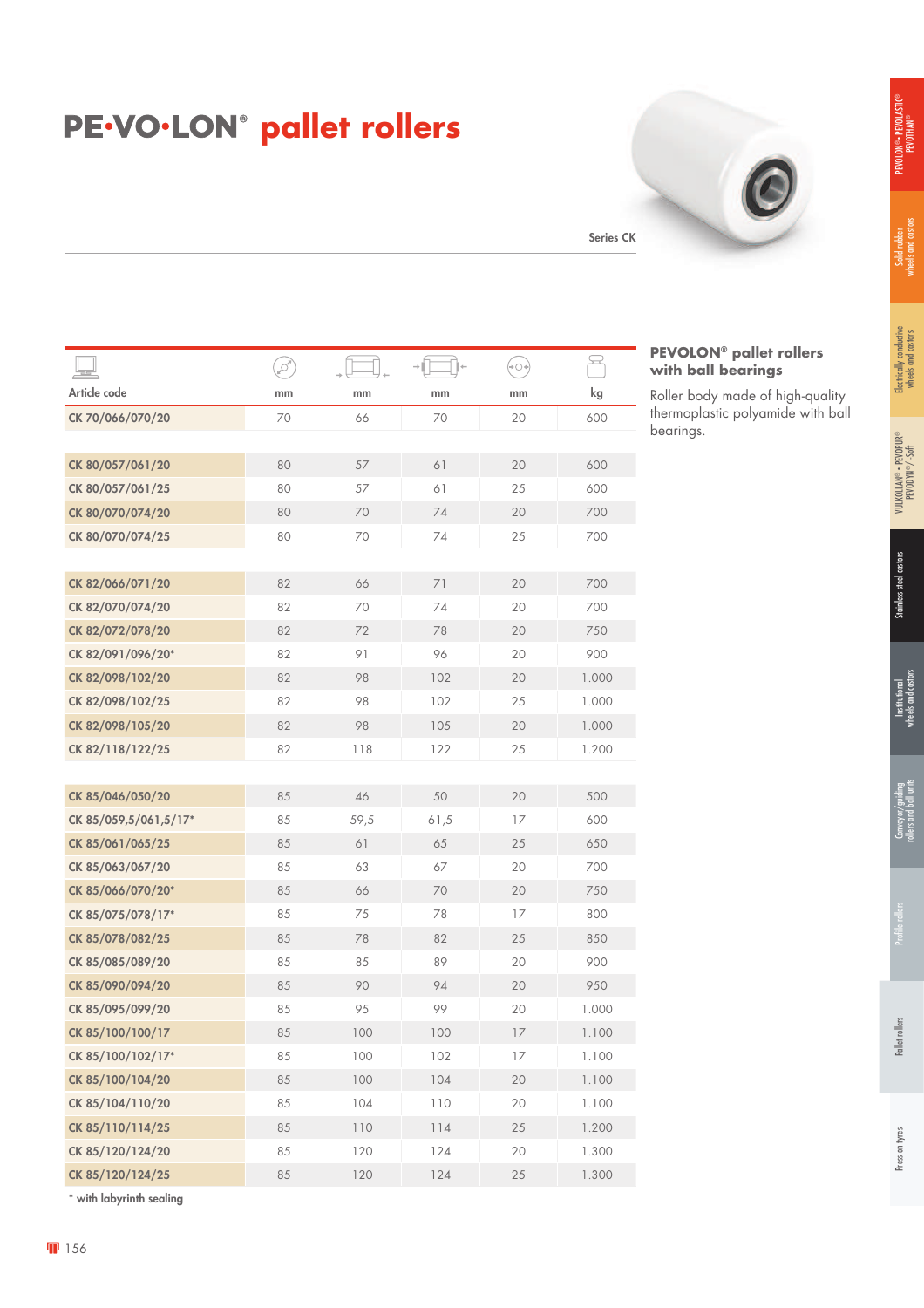#### **pE-VO-LON<sup>®</sup> pallet rollers**

| PEVOLON® - PEVOLASTIC®<br><b>PEVOTHAN®</b> |
|--------------------------------------------|
|--------------------------------------------|

| $=$                | ø  |     |     | (→⊝÷ | $\hookrightarrow$ |
|--------------------|----|-----|-----|------|-------------------|
| Article code       | mm | mm  | mm  | mm   | kg                |
| CK V 80/063/067/20 | 80 | 63  | 67  | 20   | 600               |
| CK V 80/065/070/20 | 80 | 65  | 70  | 20   | 600               |
| CK V 80/070/075/20 | 80 | 70  | 75  | 20   | 600               |
|                    |    |     |     |      |                   |
| CK V 82/065/070/20 | 82 | 65  | 70  | 20   | 700               |
| CK V 82/069/074/20 | 82 | 69  | 74  | 20   | 700               |
| CK V 82/070/075/20 | 82 | 70  | 75  | 20   | 700               |
| CK V 82/072/078/17 | 82 | 72  | 78  | 17   | 800               |
| CK V 82/072/078/20 | 82 | 72  | 78  | 20   | 750               |
| CK V 82/097/102/20 | 82 | 97  | 102 | 20   | 1.000             |
| CK V 82/100/105/20 | 82 | 100 | 105 | 20   | 1.000             |
|                    |    |     |     |      |                   |
| CK V 85/069/074/20 | 85 | 69  | 74  | 20   | 750               |
| CK V 85/073/078/17 | 85 | 73  | 78  | 17   | 800               |
| CK V 85/075/080/20 | 85 | 75  | 80  | 20   | 800               |
| CK V 85/090/095/20 | 85 | 90  | 95  | 20   | 900               |

# Series CKV

#### **PEVOLON® pallet rollers with sealed ball bearings**

Roller body made of high-quality thermoplastic polyamide with ball bearings. Plastic sealing and V-ring gasket for protection of the ball bearings against splash water and foreign matter.



CK V 85/097/102/17 85 97 102 17 1.000



ZZV-ball bearing Labyrinth sealing V-ring sealing gasket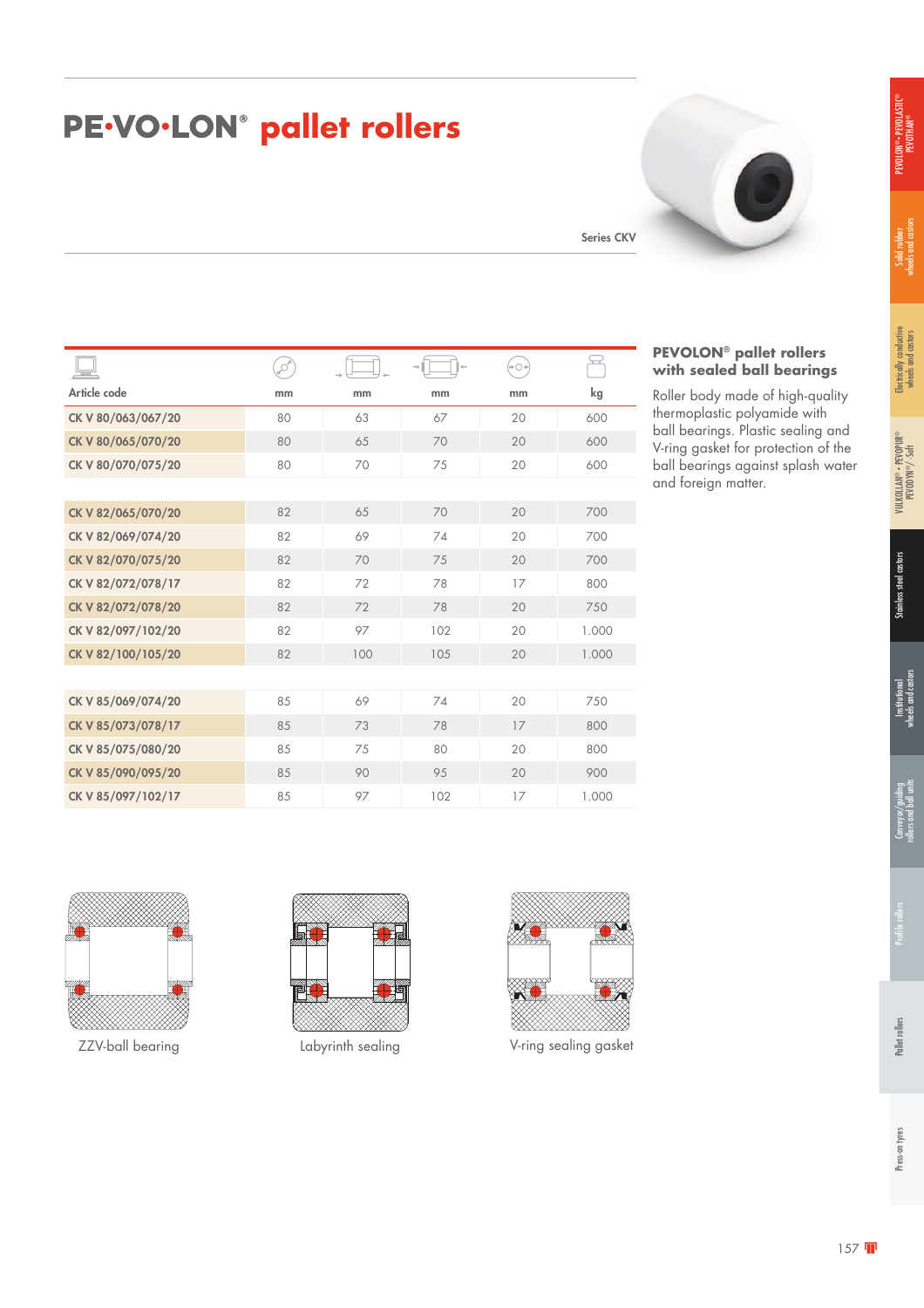### PEVOLON® • PEVOLASTIC® PEVOLON® • PEVOLASTI<br>PEVOTHAN®

### **VULKOLLAN<sup>®</sup> pallet rollers**

Series 174

|                        | ,c |      |      | $+O+$ | 모   |
|------------------------|----|------|------|-------|-----|
| Article code           | mm | mm   | mm   | mm    | kg  |
| 174/80/054/060/20      | 80 | 54   | 60   | 20    | 400 |
| 174/80/057/059/20      | 80 | 57   | 59   | 20    | 400 |
| 174/80/057/061/20      | 80 | 57   | 61   | 20    | 400 |
| 174/80/057/061/25      | 80 | 57   | 61   | 25    | 400 |
| 174/80/070/074/20      | 80 | 70   | 74   | 20    | 450 |
| 174/80/100/104/20      | 80 | 100  | 104  | 20    | 650 |
|                        |    |      |      |       |     |
| 174/82/034/034,6/17    | 82 | 34   | 34,6 | 17    | 250 |
| 174/82/050/052/20      | 82 | 50   | 52   | 20    | 400 |
| 174/82/053/055/17*     | 82 | 53   | 55   | 17    | 400 |
| 174/82/065/063/20      | 82 | 65   | 63   | 20    | 450 |
| 174/82/065/067/20      | 82 | 65   | 67   | 20    | 450 |
| 174/82/069/062/20      | 82 | 69   | 62   | 20    | 500 |
| 174/82/070/066/20      | 82 | 70   | 66   | 20    | 500 |
| 174/82/070/072/20      | 82 | 70   | 72   | 20    | 500 |
| 174/82/070/074/20      | 82 | 70   | 74   | 20    | 500 |
| 174/82/072/078/20      | 82 | 72   | 78   | 20    | 500 |
| 174/82/072/078/20*     | 82 | 72   | 78   | 20    | 500 |
| 174/82/082/086/20      | 82 | 82   | 86   | 20    | 600 |
| 174/82/089/082/20      | 82 | 89   | 82   | 20    | 650 |
| 174/82/098/105/20      | 82 | 98   | 105  | 20    | 700 |
| 174/82/098/105/20*     | 82 | 98   | 105  | 20    | 700 |
| 174/82/100/095/20      | 82 | 100  | 95   | 20    | 700 |
| 174/82/100/104/20      | 82 | 100  | 104  | 20    | 700 |
|                        |    |      |      |       |     |
| 174/85/043/043/20      | 85 | 43   | 43   | 20    | 300 |
| 174/85/046/048/25      | 85 | 46   | 48   | 25    | 350 |
| 174/85/046/050/20      | 85 | 46   | 50   | 20    | 350 |
| 174/85/050/055/25*     | 85 | 50   | 55   | 25    | 400 |
| 174/85/055/060/20*     | 85 | 55   | 60   | 20    | 420 |
| 174/85/059,5/061,5/17* | 85 | 59,5 | 61,5 | 17    | 450 |



**VULKOLLAN® pallet rollers** 

Roller body made of steel tube with ball bearings. Direct bonded VULKOLLAN® tread (93° Shore A).

**with ball bearings**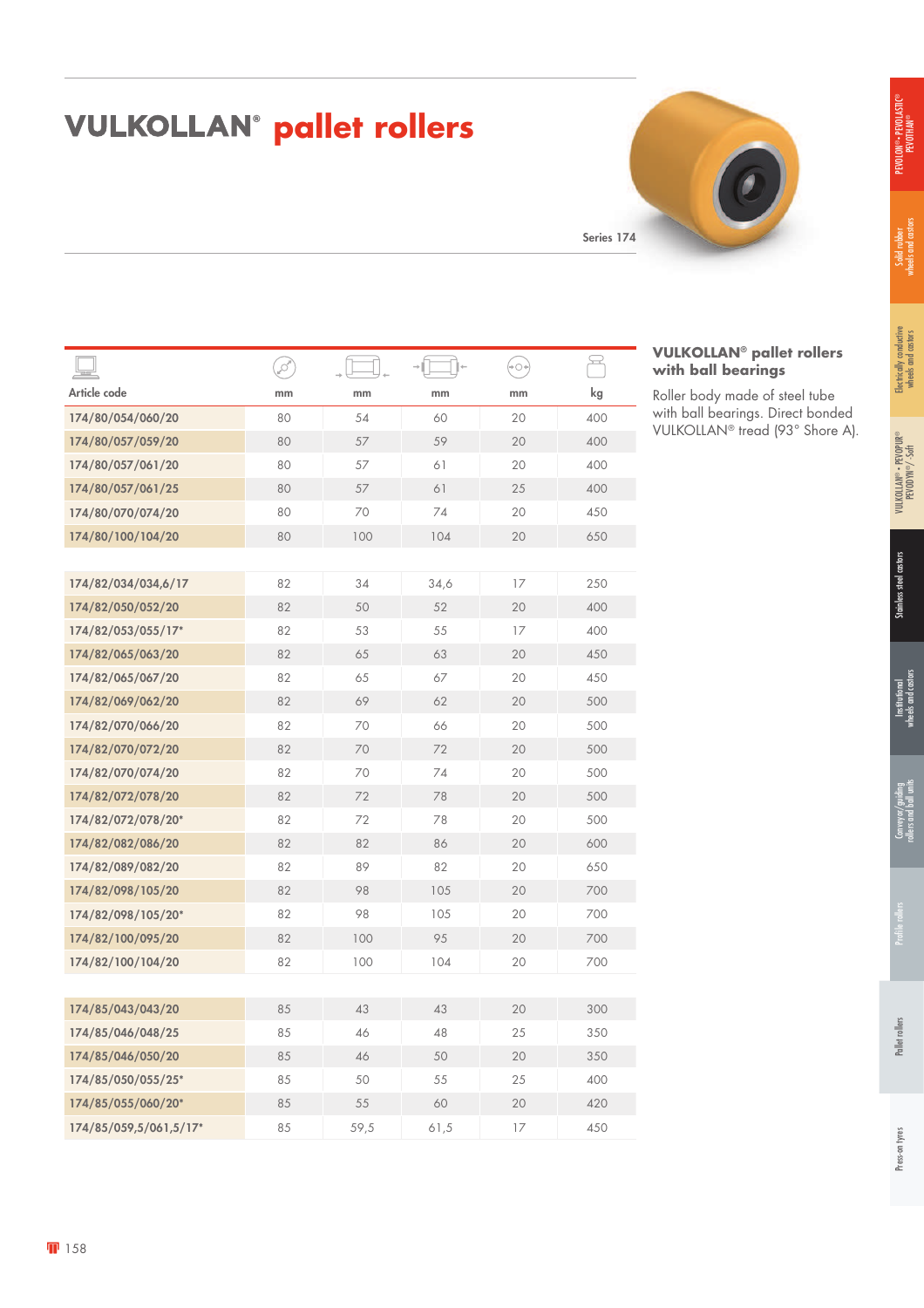### **VULKOLLAN<sup>®</sup> pallet rollers**

Series 174

|                        | ø  |      |      | $+O+$ | يب  |
|------------------------|----|------|------|-------|-----|
| Article code           | mm | mm   | mm   | mm    | kg  |
| 174/85/061/065/20      | 85 | 61   | 65   | 20    | 450 |
| 174/85/070/063/17      | 85 | 70   | 63   | 17    | 500 |
| 174/85/075/077/20      | 85 | 75   | 77   | 20    | 550 |
| 174/85/075/080/20*     | 85 | 75   | 80   | 20    | 580 |
| 174/85/078/078/20      | 85 | 78   | 78   | 20    | 600 |
| 174/85/078/080/20      | 85 | 78   | 80   | 20    | 600 |
| 174/85/080/082/17*     | 85 | 80   | 82   | 17    | 600 |
| 174/85/080/082/25      | 85 | 80   | 82   | 25    | 600 |
| 174/85/080/084/20*     | 85 | 80   | 84   | 20    | 600 |
| 174/85/080/085/20*     | 85 | 80   | 85   | 20    | 600 |
| 174/85/086,5/088,5/17* | 85 | 86,5 | 88,5 | 17    | 650 |
| 174/85/090/092/25      | 85 | 90   | 92   | 25    | 700 |
| 174/85/095/100/20*     | 85 | 95   | 100  | 20    | 750 |
| 174/85/100/102/17*     | 85 | 100  | 102  | 17    | 800 |
| 174/85/100/102/25*     | 85 | 100  | 102  | 25    | 800 |
| 174/85/100/104/25      | 85 | 100  | 104  | 25    | 800 |
| 174/85/105/110/25*     | 85 | 105  | 110  | 25    | 800 |
| 174/85/120/124/20      | 85 | 120  | 124  | 20    | 900 |

\* with labyrinth sealing



ZZV-ball bearing Labyrinth sealing

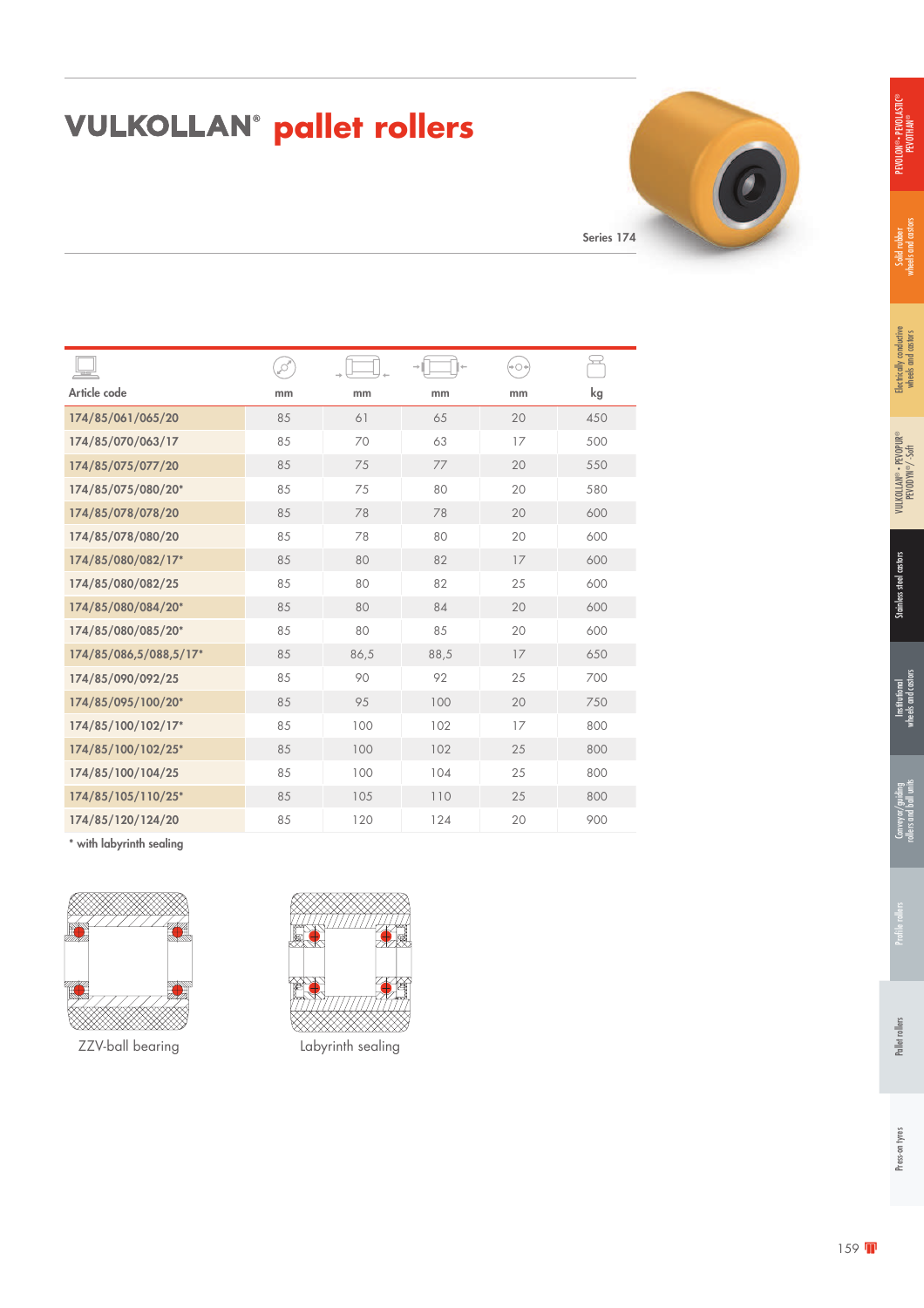### **VULKOLLAN<sup>®</sup> pallet rollers**

Series 174 VKS

|                         | Į  |     |      | $+$ $\bigcirc$ + | <u>پ</u> |
|-------------------------|----|-----|------|------------------|----------|
| Article code            | mm | mm  | mm   | mm               | kg       |
| 174 VKS/80/074/076/13   | 80 | 74  | 76   | 13               | 500      |
| 174 VKS/80/095/100/20   | 80 | 95  | 100  | 20               | 700      |
|                         |    |     |      |                  |          |
| 174 VKS/82/050/055/20   | 82 | 50  | 55   | 20               | 350      |
| 174 VKS/82/065/070/20   | 82 | 65  | 70   | 20               | 450      |
| 174 VKS/82/069/074/20   | 82 | 69  | 74   | 20               | 500      |
| 174 VKS/82/070/075/20   | 82 | 70  | 75   | 20               | 500      |
| 174 VKS/82/072/077/17   | 82 | 72  | 77   | 17               | 500      |
| 174 VKS/82/075/080/20   | 82 | 75  | 80   | 20               | 550      |
|                         |    |     |      |                  |          |
| 174 VKS/85/060/065/12   | 85 | 60  | 65   | 12               | 450      |
| 174 VKS/85/060/065/20   | 85 | 60  | 65   | 20               | 450      |
| 174 VKS/85/060/065/25   | 85 | 60  | 65   | 25               | 450      |
| 174 VKS/85/070/075/20   | 85 | 70  | 75   | 20               | 500      |
| 174 VKS/85/070/075/25   | 85 | 70  | 75   | 25               | 500      |
| 174 VKS/85/073/078/20   | 85 | 73  | 78   | 20               | 550      |
| 174 VKS/85/075/080/12   | 85 | 75  | 80   | 12               | 580      |
| 174 VKS/85/075/080/20   | 85 | 75  | 80   | 20               | 550      |
| 174 VKS/85/075/080/25   | 85 | 75  | 80   | 25               | 550      |
| 174 VKS/85/078/082/12   | 85 | 78  | 82   | 12               | 600      |
| 174 VKS/85/080/082/17   | 85 | 80  | 82   | 17               | 600      |
| 174 VKS/85/080/085/12   | 85 | 80  | 85   | 12               | 600      |
| 174 VKS/85/080/085/20   | 85 | 80  | 85   | 20               | 600      |
| 174 VKS/85/080/085/25   | 85 | 80  | 85   | 25               | 490      |
| 174 VKS/85/085/089,7/25 | 85 | 85  | 89,7 | 25               | 660      |
| 174 VKS/85/085/090/12   | 85 | 85  | 90   | 12               | 650      |
| 174 VKS/85/085/090/20   | 85 | 85  | 90   | 20               | 650      |
| 174 VKS/85/085/090/25   | 85 | 85  | 90   | 25               | 650      |
| 174 VKS/85/090/095/20   | 85 | 90  | 95   | 20               | 700      |
| 174 VKS/85/090/095/25   | 85 | 90  | 95   | 25               | 700      |
| 174 VKS/85/095/100/17   | 85 | 95  | 100  | 17               | 750      |
| 174 VKS/85/095/100/20   | 85 | 95  | 100  | 20               | 750      |
| 174 VKS/85/095/100/25   | 85 | 95  | 100  | 25               | 750      |
| 174 VKS/85/100/105/20   | 85 | 100 | 105  | 20               | 800      |
| 174 VKS/85/100/105/25   | 85 | 100 | 105  | 25               | 800      |
| 174 VKS/85/105/110/13   | 85 | 105 | 110  | 13               | 800      |
| 174 VKS/85/105/110/20   | 85 | 105 | 110  | 20               | 800      |
| 174 VKS/85/105/110/25   | 85 | 105 | 110  | 25               | 800      |
| 174 VKS/85/110/115/25   | 85 | 110 | 115  | 25               | 850      |

#### **VULKOLLAN® pallet rollers with sealed ball bearings**

Roller body made of steel tube with ball bearings. Direct bonded VULKOLLAN® tread (93° Shore A). Plastic sealing and V-ring gasket for protection of the ball bearings against splash water and foreign matter.

| V-ring sealing gasket |
|-----------------------|
|-----------------------|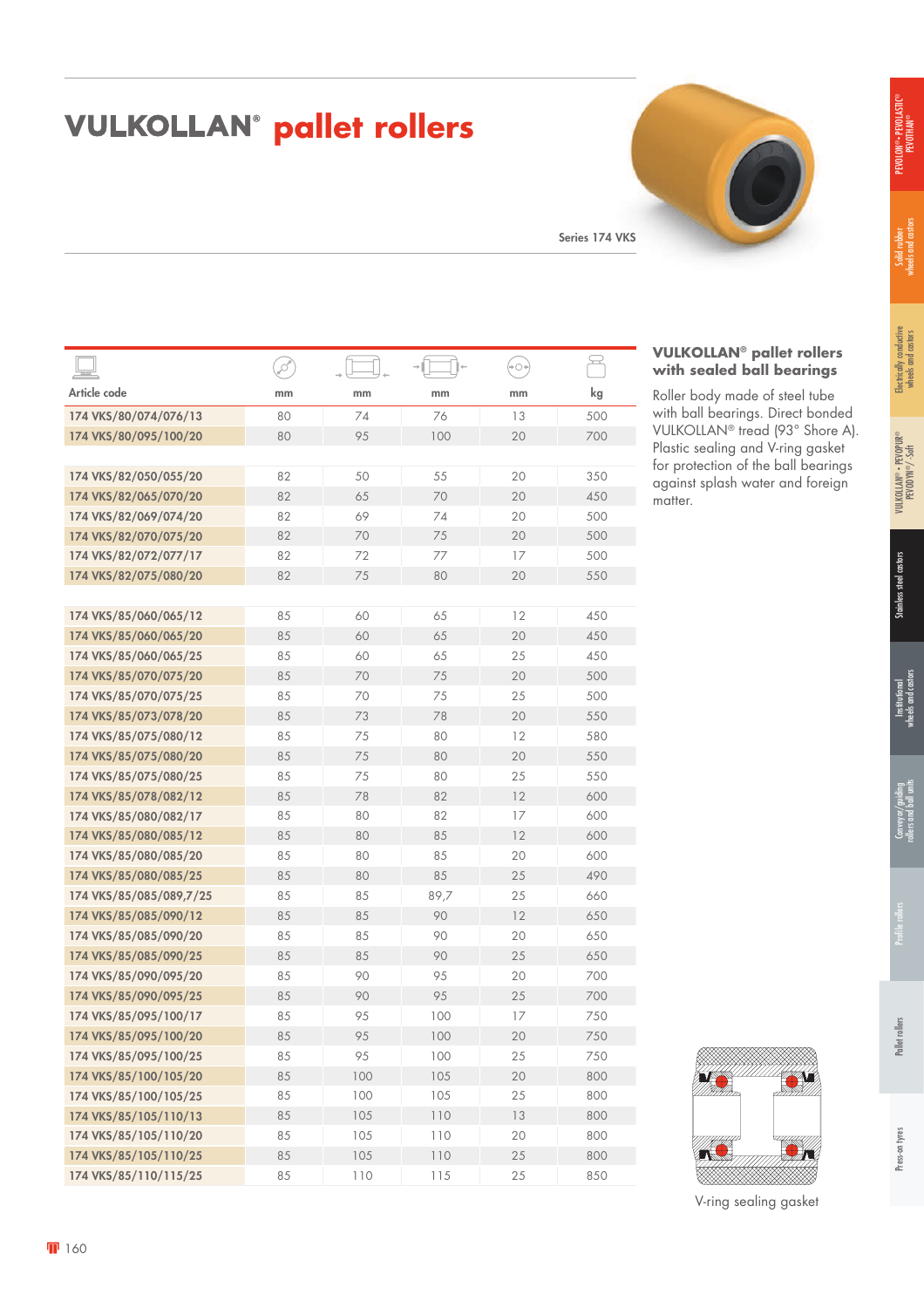| <b>PE·VO·PUR<sup>®</sup> pallet rollers</b> |  |  |
|---------------------------------------------|--|--|
|---------------------------------------------|--|--|

Series 174 PUR

|                                 | ø  |     |      | $+$ $\bigcirc$ + |     |
|---------------------------------|----|-----|------|------------------|-----|
| Article code                    | mm | mm  | mm   | mm               | kg  |
| 174 PUR/80/054/060/20           | 80 | 54  | 60   | 20               | 400 |
| 174 PUR/80/057/061/20           | 80 | 57  | 61   | 20               | 400 |
| 174 PUR/80/057/061/25           | 80 | 57  | 61   | 25               | 400 |
| 174 PUR/80/061/065/20           | 80 | 61  | 65   | 20               | 400 |
| 174 PUR/80/070/072/20           | 80 | 70  | 72   | 20               | 450 |
|                                 |    |     |      |                  |     |
| 174 PUR/82/062/064/20           | 82 | 62  | 64   | 20               | 450 |
| 174 PUR/82/066/071/20           | 82 | 66  | 71   | 20               | 450 |
| 174 PUR/82/068/074/20           | 82 | 68  | 74   | 20               | 500 |
| 174 PUR/82/070/066/20           | 82 | 70  | 66   | 20               | 500 |
| 174 PUR/82/070/070/20           | 82 | 70  | 70   | 20               | 500 |
| 174 PUR/82/070/072/20           | 82 | 70  | 72   | 20               | 500 |
| 174 PUR/82/070/074/20           | 82 | 70  | 74   | 20               | 500 |
| 174 PUR/82/072/078/20           | 82 | 72  | 78   | 20               | 550 |
| 174 PUR/82/078/082/20           | 82 | 78  | 82   | 20               | 600 |
| 174 PUR/82/090/085/20           | 82 | 90  | 85   | 20               | 650 |
| 174 PUR/82/091/096/20*          | 82 | 91  | 96   | 20               | 650 |
| 174 PUR/82/096/098/20           | 82 | 96  | 98   | 20               | 700 |
| 174 PUR/82/100/096/20           | 82 | 100 | 96   | 20               | 700 |
| 174 PUR/82/100/104/20           | 82 | 100 | 104  | 20               | 700 |
|                                 |    |     |      |                  |     |
| 174 PUR/85/046/050/20           | 85 | 46  | 50   | 20               | 350 |
| 174 PUR/85/060/065/20*          | 85 | 60  | 65   | 20               | 450 |
| 174 PUR/85/070/070/17           | 85 | 70  | 70   | 17               | 500 |
| 174 PUR/85/070/070/20           | 85 | 70  | 70   | 20               | 500 |
| 174 PUR/85/075/075/20           | 85 | 75  | 75   | 20               | 550 |
| 174 PUR/85/078/078/20           | 85 | 78  | 78   | 20               | 600 |
| 174 PUR/85/080/082/17*          | 85 | 80  | 82   | 17               | 600 |
| 174 PUR/85/080/082/25           | 85 | 80  | 82   | 25               | 600 |
| 174 PUR/85/080/085/20*          | 85 | 80  | 85   | 20               | 600 |
| 174 PUR/85/082/087,5/25         | 85 | 82  | 88   | 25               | 600 |
| 174 PUR/85/086,5/088,5/17*      | 85 | 87  | 88,5 | 17               | 650 |
| 174 PUR/85/090/090/20           | 85 | 90  | 90   | 20               | 700 |
| 174 PUR/85/090/094/20           | 85 | 90  | 94   | 20               | 700 |
| 174 PUR/85/095/095/20           | 85 | 95  | 95   | 20               | 750 |
| 174 PUR/85/100/102/17*          | 85 | 100 | 102  | 17               | 800 |
| 174 PUR/85/100/102/20           | 85 | 100 | 102  | 20               | 800 |
| 174 PUR/85/105/110/25*          | 85 | 105 | 110  | 25               | 800 |
| 174 PUR/85/110/114/25           | 85 | 110 | 114  | 25               | 850 |
| ويناسمون وافونس بواسل وافترين * |    |     |      |                  |     |



Roller body made of steel tube with ball bearings. Direct bonded PEVOPUR® tread (93° Shore A).

| Labyrinth sealing |  |
|-------------------|--|



ZZV-ball bearing

with labyrinth sealing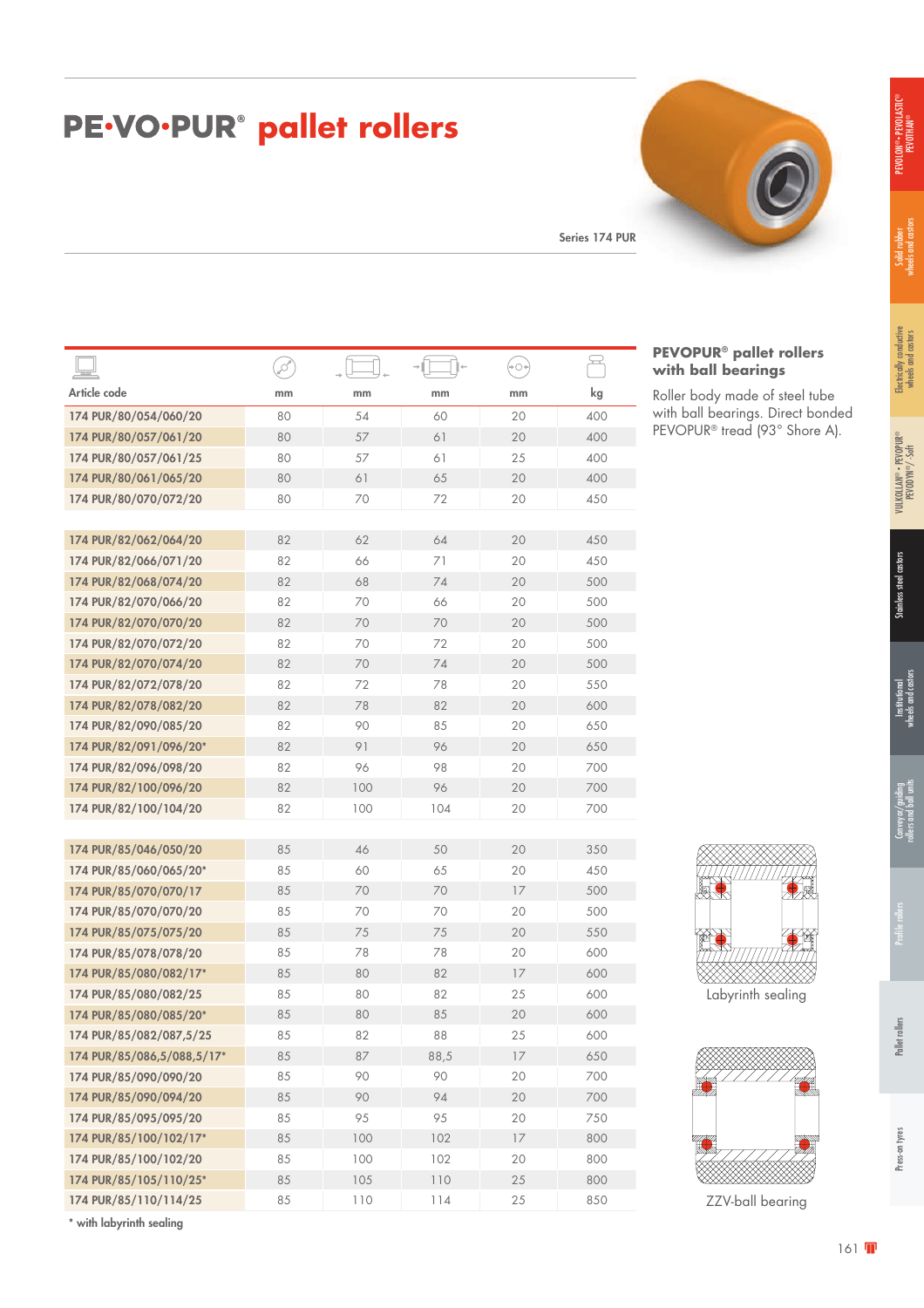#### **PE.VO.PUR® pallet rollers**

Series 174 PUR VKS

| S<br>kg<br>450 |
|----------------|
|                |
|                |
|                |
|                |
| 450            |
| 500            |
| 700            |
|                |
| 450            |
| 450            |
| 450            |
| 500            |
| 500            |
| 500            |
| 500            |
| 550            |
| 550            |
| 550            |
| 600            |
| 600            |
| 600            |
| 650            |
| 700            |
| 740            |
| 750            |
| 800            |
| 800            |
| 800            |
| 800            |
|                |
| 800            |
|                |



#### **PEVOPUR® pallet rollers with sealed ball bearings**

Roller body made of steel tube with ball bearings. Direct bonded PEVOPUR® tread (93° Shore A). Plastic sealing and V-ring gasket for protection of the ball bearings against splash water and foreign matter.



V-ring sealing gasket